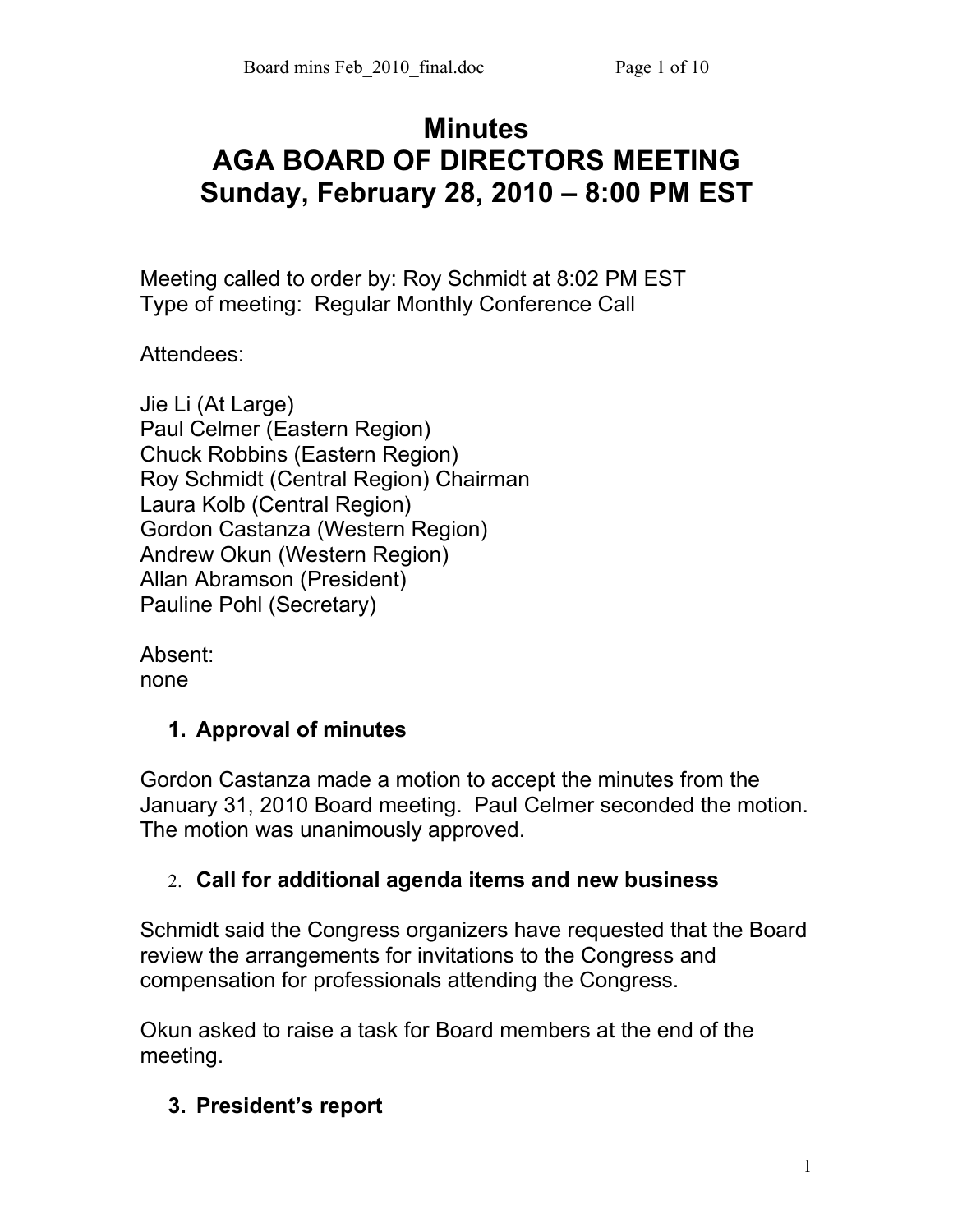#### a. **Information item: World Pair Go status** Feng Yun and Jie Li will be our representatives to this tournament.

#### b. **Discussion item: Chunlan Cup**

- i. Ming-jiu Jiang will be our representative to the Cup. He won the tournament last weekend.
- ii. There were problems with the invitation mailing list so some people who should have been included were not. Abramson came up with an idea to repair some of the damage from the exclusions. He would like to use money from his discretionary budget to sponsor a winter Masters tournament on the internet. He would like to allow all top players to compete regardless of citizenship, etc. He proposes a \$1000 first prize and \$500 for second place. He would require a one-year continuous AGA membership, but not citizenship or green card to get maximum participation. He is still thinking about how long they should be residing in the U.S. The minimum AGA rating he wants is 7.0

#### c. **Information item: Ratings System Appointments**

- i. Abramson asked Phil Waldron to assume the new position of VP for Ratings. Abramson asked the Board to approve the nomination. Okun made a motion to approve the nomination of Phil Waldron to VP ratings. Chuck Robbins seconded and the vote was unanimous.
- ii. Gurujeet Khalsa has expressed interest in working on the ratings team. He has already worked on the website revisions, and Abramson appreciates having a new volunteer.
- iii. Celmer asked when Abramson expects the new ratings program to be in place. Abramson said unofficially he estimates a prototype will be up in about 60 days.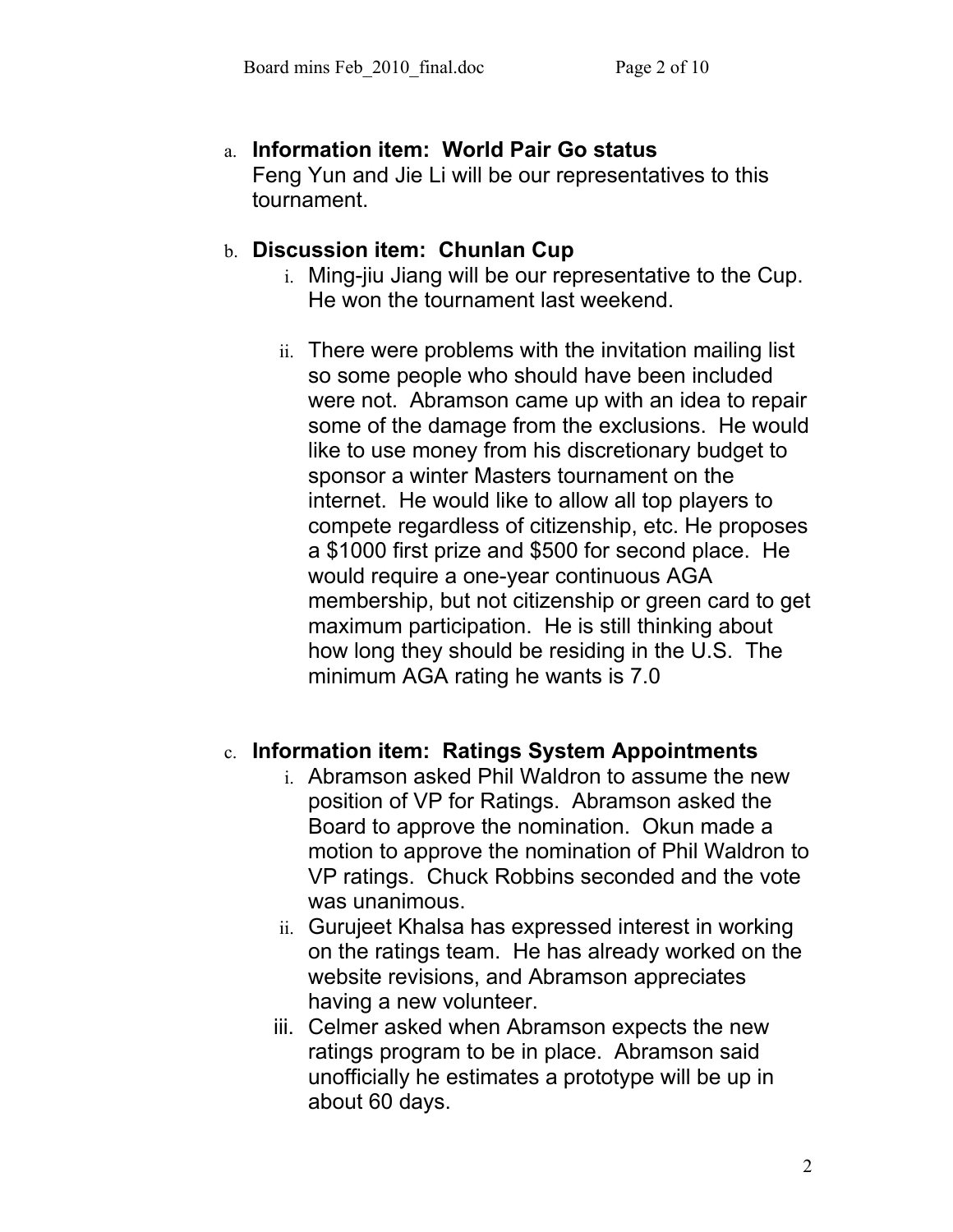#### d. **Merger of the Fujitsu and the Masters**

- i. Abramson said there was a consensus at the Congress strong players meeting about merging the Fujitsu and Masters tournaments. He circulated another survey recently, and got 15 results with 10 in favor and 5 against merging the tournaments. He asked the Board to discuss the issue.
- ii. Robbins asked what the new tournament would be called. Abramson said he would lean toward calling it the Masters. Okun asked if we could still use the Ing name out of respect. Jie Li said if we call it an Ing tournament, we need to use the Ing rules. Robbins said Mr. Ing cared most about promoting the use of his rules. Schmidt said he thinks using the rules is important for maintaining a good relationship with the Ing Foundation.
- iii. Abramson said he'd like to focus on the question of whether to merge the tournaments or not. Jie Li said the qualification requirements are different for the two tournaments. The Fujitsu requires citizenship and the Masters only requires a green card. It would be complicated to combine two tournaments with different eligibility requirements. Li added that more tournaments are always better for getting strong players to participate in AGA events.
- iv. Abramson said he would prefer to keep the two tournaments separate because he would like to have more tournaments not fewer. Not all of the strong players can attend the Congress to play face-to-face. He would like to continue to promote the Ing rules. He suggests requiring the use of webcams to reduce the possibility of cheating in an internet game.
- v. Schmidt asked how many people he surveyed to get back 15 responses. Abramson said he sent out 180 surveys.
- vi. Robbins said he agrees that we need to maintain a strong commitment to promoting the Ing rules out of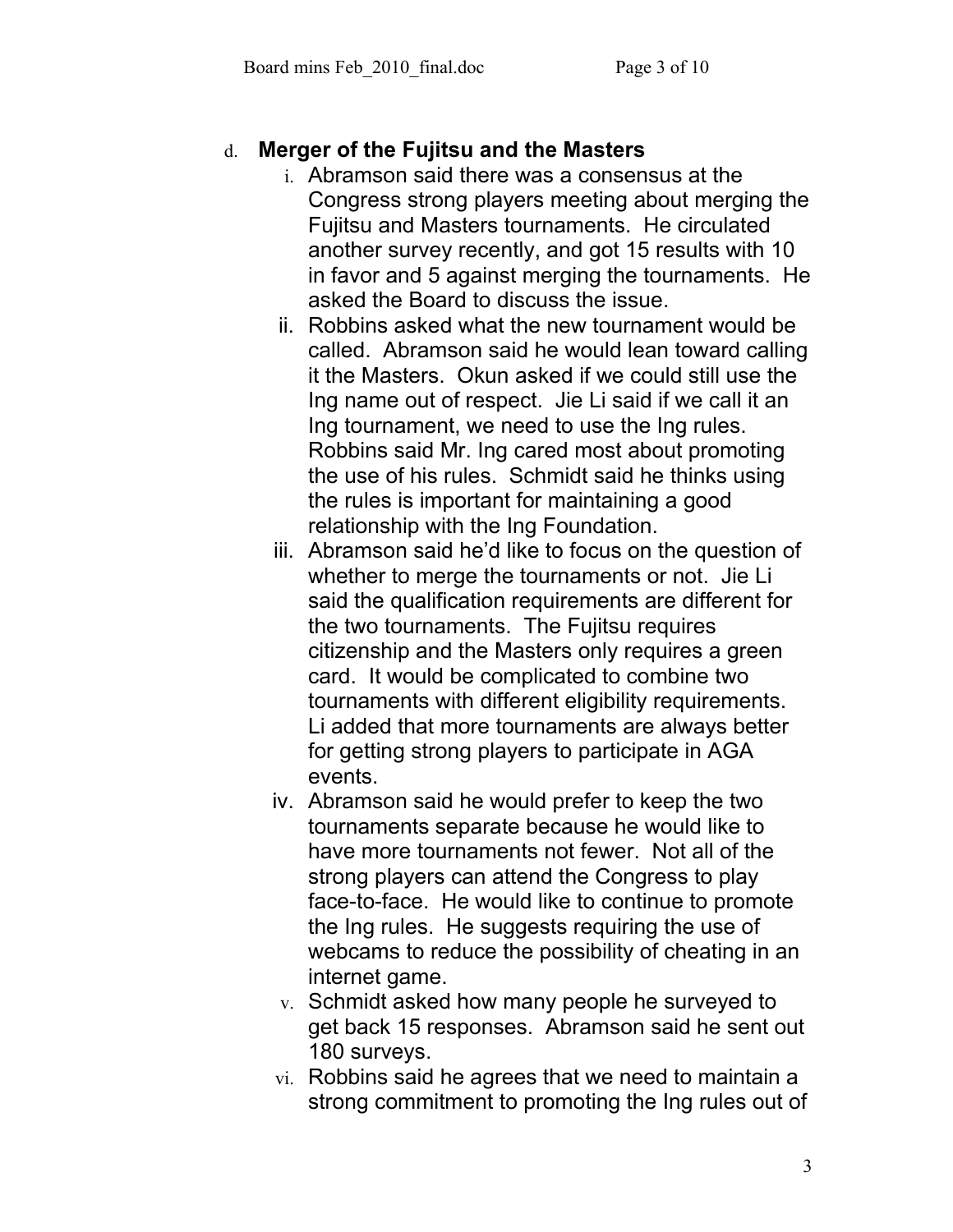respect for the longstanding support of the Ing Foundation. Li said that strong players usually accept any of the prevailing sets of rules.

vii. The Board endorsed the President's decision to run two separate tournaments, keeping the Ing name in the Masters tournament, and using Ing rules for the Masters tournament.

#### e. **Decision item: Budget amendment for membership database revisions**

- i. Abramson asked the Board to approve spending \$3000 to pay Justin Kramer to complete the programming of the website. Kramer provides high quality work at a fair price, and Abramson needs the Board's approval to spend money not currently in the budget.
- ii. Okun asked if the money saved by the new database because of less data entry would offset the extra cost now. Abramson said yes, but he wants to use money from this fiscal year to pay for the work. He needs to get a report from the Treasurer before deciding where we are under budget to see specifically where reductions can be made. Okun made a motion to approve spending \$3000 to pay for Kramer to program the website. Robbins seconded the motion. The Board voted unanimously to approve the \$3000 spending.

#### f. **Information item: Switch to Google for Non-Profits for AGA e-mail system**

- i. Abramson said the AGA can save about \$800 per year by switching to Google for Non-Profits, and that he intended to make the change.
- ii. Schmidt said his university switched to Google for their student e-mail accounts, and the students started getting targeted spam. He is concerned about an invasion of privacy.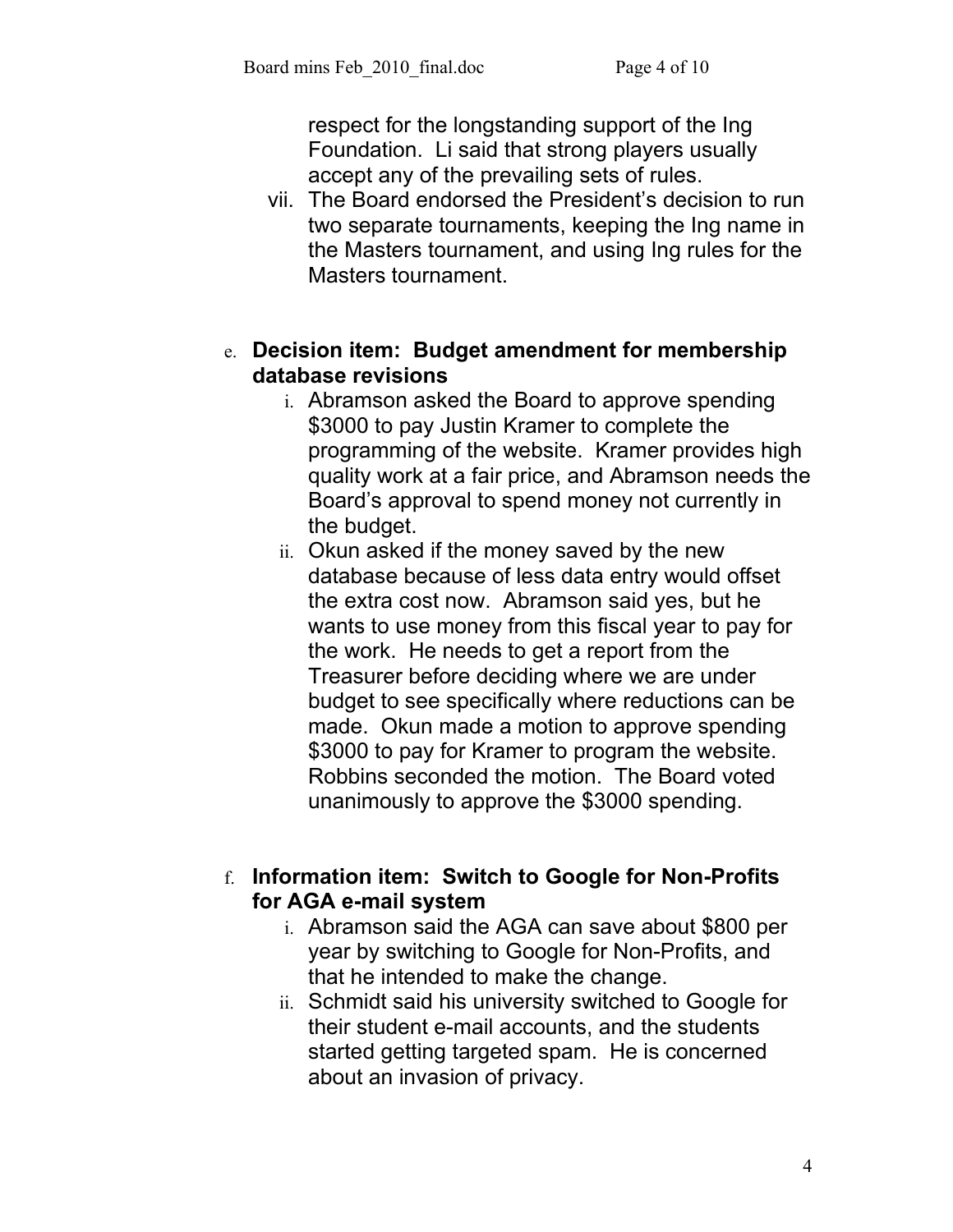iii. Abramson agreed with Schmidt's suggestion to review the Google user agreement from this perspective. He will report back to the Board on this.

#### **g. Information item: Initial results of Go World promotion**

i. There have been between 110 and 120 new and renewed memberships since the start of the Go World promotion. There have been about 50 new members which is higher than usual. He expects about 200 memberships by the end of the promotion. He thinks it's a good response, but not overwhelming.

## **h. Information item: Congress update**

- i. Abramson reported that the typical cost for an adult will be more than \$900. The organizers hope it may get reduced to about \$880 after concessions by the University.
- ii. The reasons for the price increase are: all rooms are in suites of four with a shared bath. All rooms are singles. The Congress will subsidize the rooms for children. With no Ing Foundation money, the subsidy has to come from the adults. The AGF may provide a subsidy for children. The AGA has to pay \$2000 per pro for 10 professionals.
- iii. Castanza said there is a La Quinta hotel within two miles of the campus and there is public transportation close by.
- iv. Abramson said that other than the cost issue, the preparations are going smoothly.
- v. Okun said last weekend was the Southern California Championship and the 2011 Congress organizers took the occasion to visit three LA area campuses. UCLA has a great location but is likely to be expensive. UC Santa Barbara is likely to be cheaper than UCLA, and Santa Barbara is stunningly beautiful. UC Riverside is likely to be the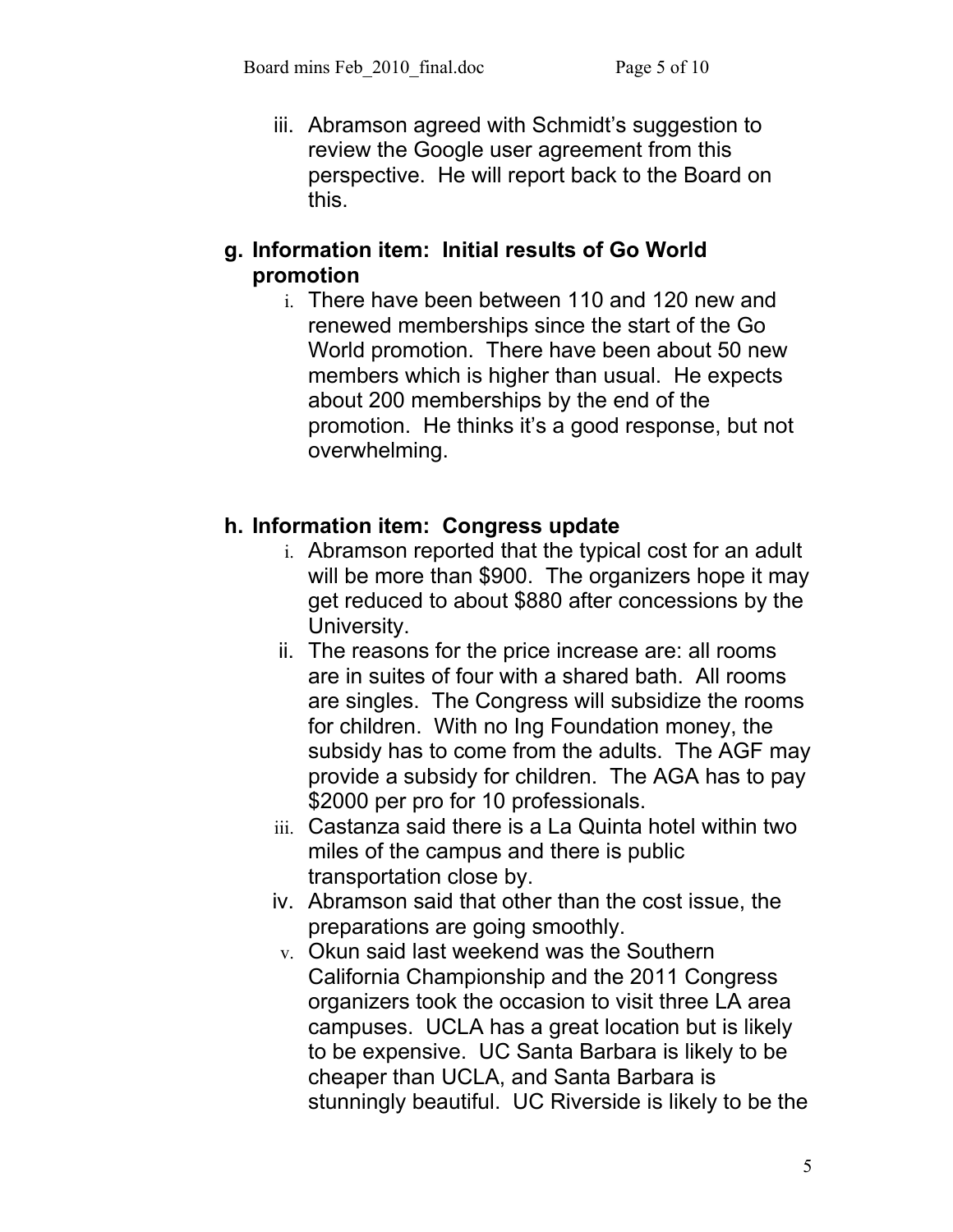cheapest option. The facilities are fine, but Riverside is inland and will be hot in summer.

## **4. Old Business**

#### **a. Modification of 10-game rule for International Qualifiers**

- i. The Board said last month they would like to discuss possibly changing this rule. Schmidt said serious internet games might be included to satisfy the 10 rated game requirement.
- ii. Robbins said he doesn't think the rule has been in effect long enough to start changing it. He thinks that strong players will get used to the idea of playing ten face-to-face tournament games if they want to travel for international tournaments.
- iii. Jie Li said the goal of the ten-game rule was to get strong players to attend AGA events. Since the internet qualifier games are AGA events they should count. Robbins argued that it doesn't help local organizers to have the strong players on the internet rather than at their events.
- iv. Abramson said he would like to allow the internet games to count because Ming-Jiu Jiang, Feng Yun, Yi-lun Yang, and other teaching professionals can't afford to spend a weekend playing in a tournament. He is concerned about those who make a living teaching go rather than amateurs.
- v. Okun said the issue probably only concerns Ming Jiu and Feng Yun, because Mr. Yang doesn't generally travel for international tournaments.
- vi. Robbins said we already changed the rules for the youth qualifier because Feng Yun objected and she still refused to hold the tournament there. He thinks it would be a mistake to make changes based on every criticism.
- vii. Li said that was a separate issue and the two issues shouldn't be combined. Li states that not allowing winners of local youth tournaments to play in the national field could have a negative impact on the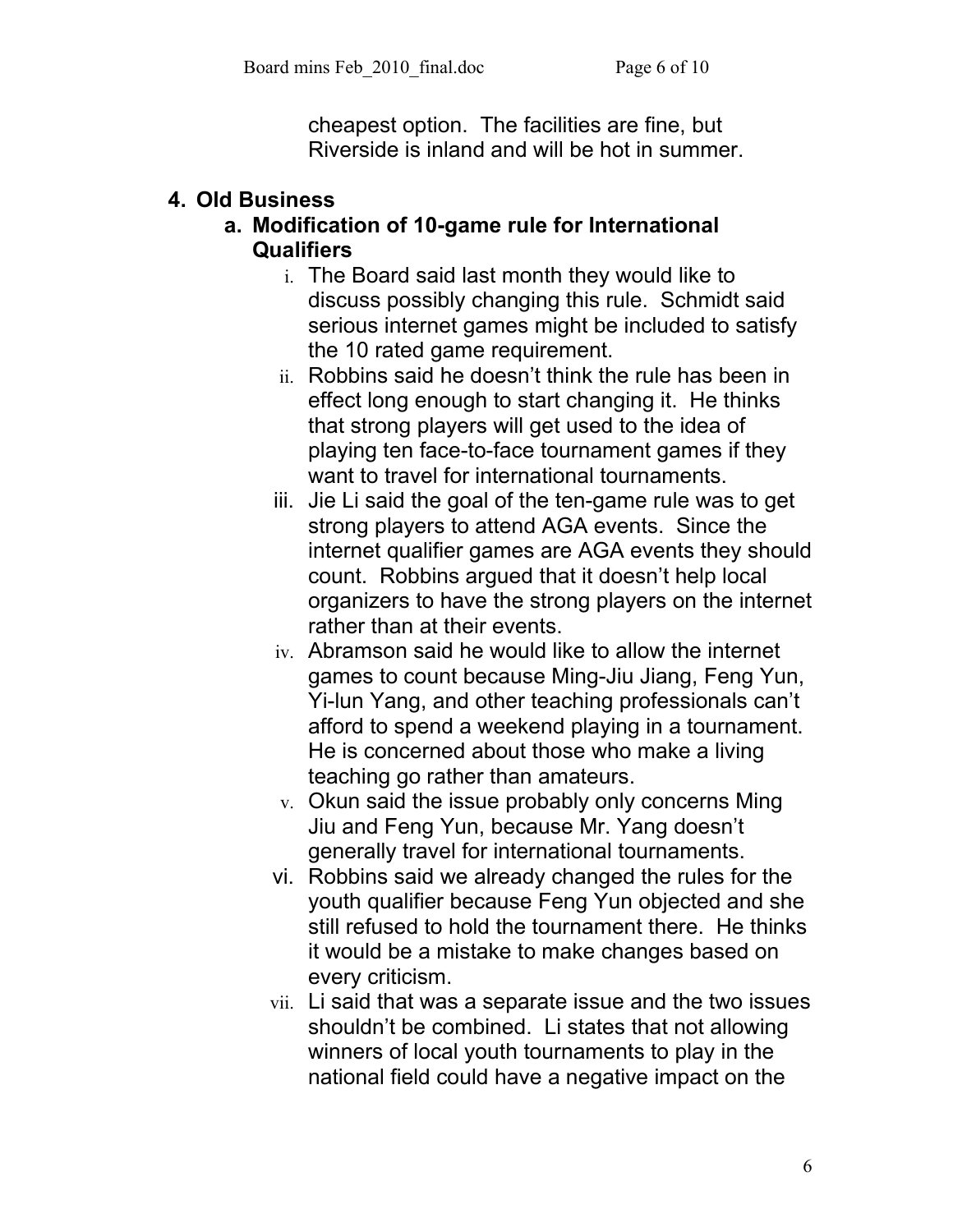youth player. He thinks it is best to separate national championship and world youth qualifiers.

- viii. Celmer said he is inclined to agree with Robbins, because the policy took a long time to put in place and changing it so soon doesn't give it a chance.
	- ix. Kolb said she agrees with Celmer and Robbins
	- $x<sub>x</sub>$ . Okun said he is inclined to allow the internet games to count in the 10-game rule. He made a motion to allow specific internet tournament games specified by the President to be included in the ten-game rules. Jie Li seconded the motion.
	- xi. Robbins said this vote could potentially affect Jie Li so he should probably recuse himself from voting or seconding the motion. Castanza agreed to second the motion and Jie Li agreed to abstain.
- xii. The vote was 3 in favor and 3 opposed. Okun, Schmidt, and Castanza voted in favor. Celmer, Robbins, and Kolb voted against. The motion did not carry.

# **5. New Business**

## **a. NAIM and Fujitsu**

This was discussed under the President's report.

## b. **Rating online games**

- i. Abramson said Phil Waldron, the new VP for ratings would like to participate in this discussion.
- ii. Schmidt said he thinks the issue of rating internet games is an issue that should be considered at the Assembly level.
- iii. Waldron said things are progressing on the new ratings system. He would like to have a prototype rating program running by the end of March.
- iv. Waldron said that once the new ratings system is in effect, the issue of rating on-line games will have to be decided. He will start by looking at internet results and studying whether there is a difference. After doing the analysis, the decision can be made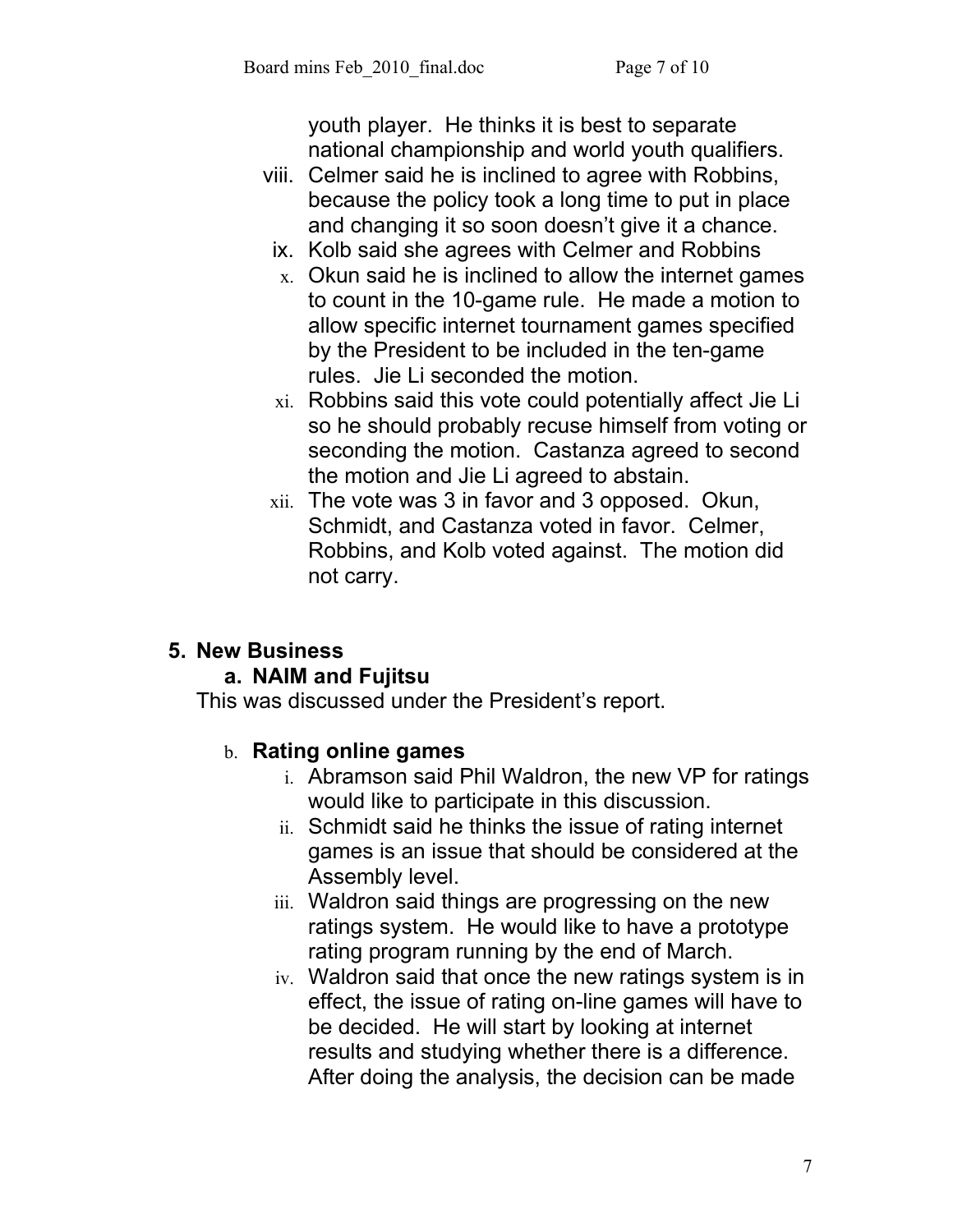whether to include the games in the ratings database or not.

- v. Abramson said that so far the only people who have been asking for internet games to be rated are the very top players.
- vi. Okun said he wanted the AGA to come up with a set of rules, perhaps very strict to start with, for which online games would be allowed into the ratings system so people would be able to start organizing some online AGA rated events.
- vii. Waldron responded that data would need to be collected and analyzed before we could reasonably decide to allow the inclusion of online games in the rating system. He will start by analyzing the American Go Honor society, the Fujitsu Cup, the Ing Masters, and the U.S. Youth Go Championship results that have been held online.
- viii. Waldron said that the awarding of ranks and the issuing of rank certificates could be automated under the new system.
	- ix. Okun said that, of the various issues that could be addressed once the new ratings system was in place, the issue of awarding ranks was by far the most important; All agreed it was the top priority.

## **c. Pros at the Congress**

i. Abramson said Karen Jordan is concerned about not inviting Maeda and Guo Juan because they are so popular. The AGA has made a decision to only pay for US professionals this year. Abramson said if pros, other than US pros and those specifically designated by foreign go associations, come on their own they will be given all due respect, but they must pay their own way. Robbins asked if we could reduce the amount offered to American pros to allow us to invite Maeda and Guo. Schmidt said there is an implied contract. Abramson agreed, saying that the \$2000 amount has been established for several years and would be hard to change. Also, if we add two foreign professionals, where can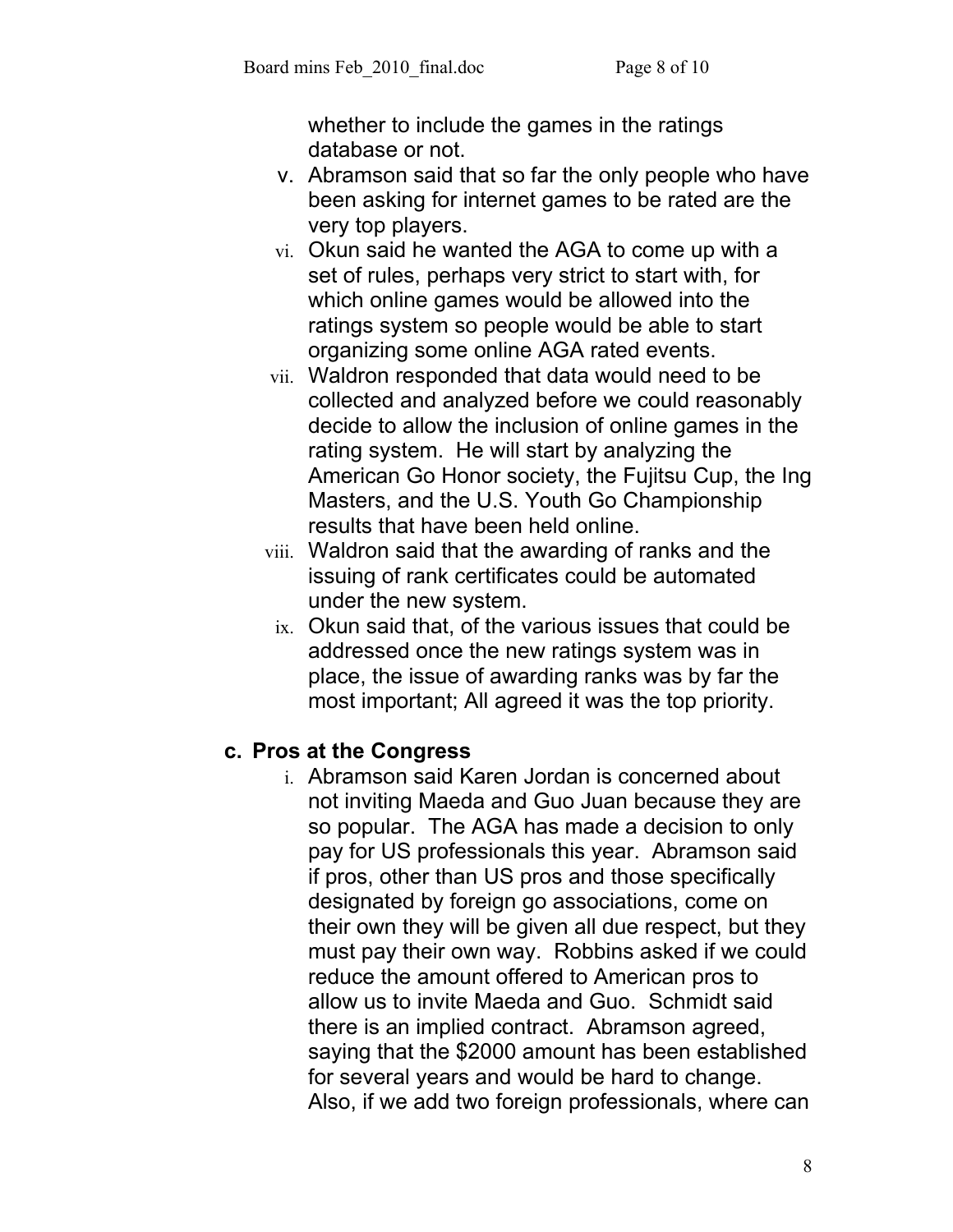you draw the line? Robbins suggested that someone raise funds to bring those two popular professionals to the Congress. Abramson said the Congress organizers had the option to raise funds independently for this purpose, but the AGA cannot pay for foreign pros this year.

- ii. Okun said that, as one of the organizers of the 2011 Congress in Los Angeles, he would like to have the option to invite those two professionals then. Abramson said the decision this year was made in response to budget issues which may or may not change in another year.
- iii. The Board majority was for leaving this decision as is, given the economic situation.
- iv. Schmidt said that Karen Jordan is concerned about how to handle professionals who show up at the Congress without an invitation. The Board agreed that we can not pay for uninvited professionals.

## **d. Volunteer Recruiting**

Okun asked Abramson and the members of the Board to send him lists of people who are currently volunteering and positions and tasks that are open so that, during this period when we don't have a volunteer coordinator, he can get a sense of who is doing what for us and how we are doing recruiting and retaining volunteers. Abramson said the biggest hole in the organization right now is the Executive VP spot.

## **6. Establish time and date of next meeting**

The next monthly conference call will be March 28, 2010 at 8:00 EST.

# **7. Adjourn**